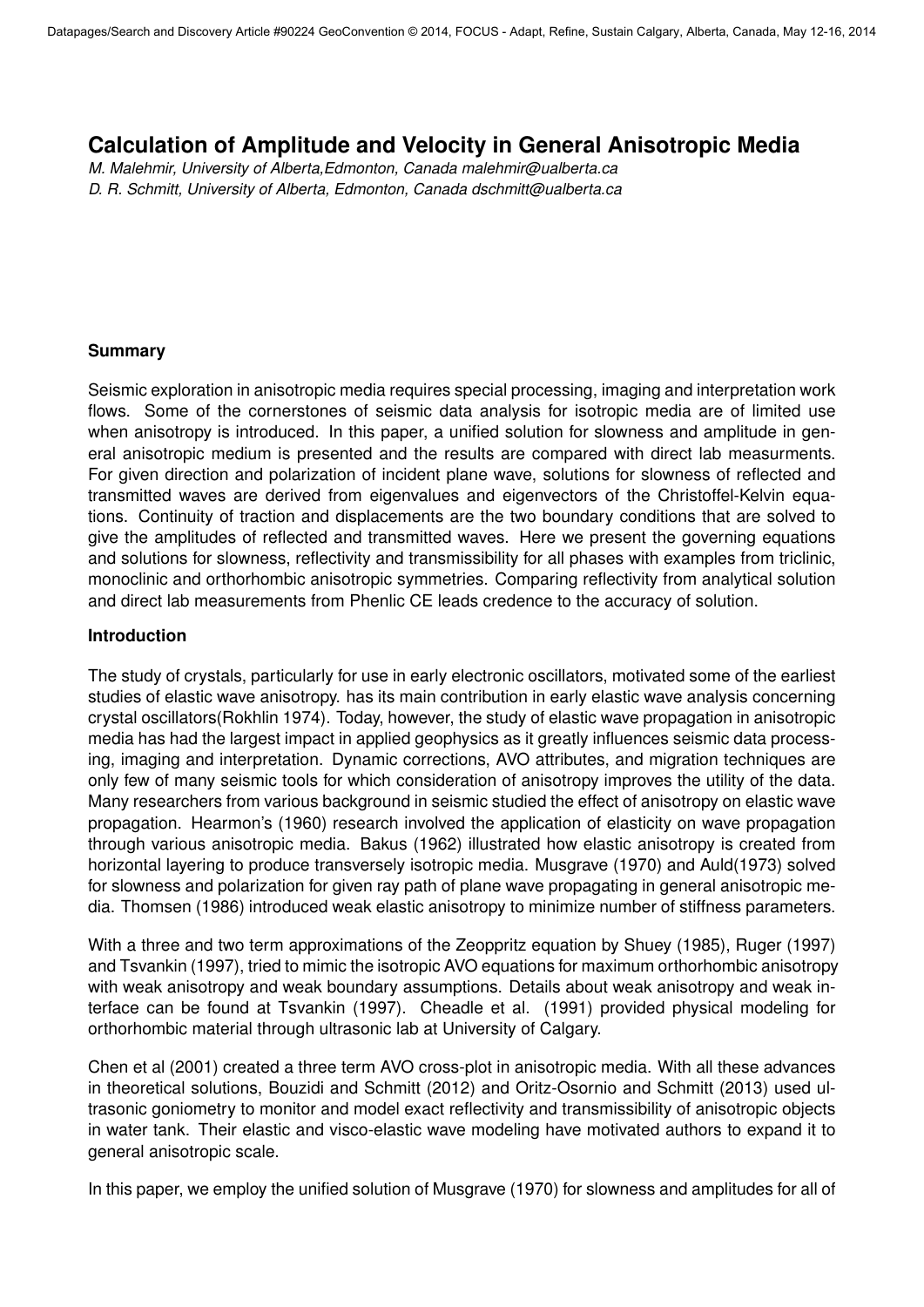

*Figure 1 Geometry of problem, v<sup>j</sup> is normal to the boundary interface.*

the wave modes generated upon reflection form an arbitrary interface. The algorithm so developed is then tested using a variety of different anisotropic symmetries of increasing complexity from isotropy through to triclinic. Finally, the experimental results of the direct ultrasonic reflectivity measurements from a water-phenolic CE interface obtained by Oritz-Osornio and Schmitt (2013) will be compared with an existing analytical solution.

### **Theory**

In order to find out anisotropic media effects on elastic wave propagation, lets start with general wave equation 1 and plane wave equation 2.

$$
\rho \ddot{u_i} = \frac{1}{2} c_{ijkl} \frac{\partial}{\partial x_j} \left( \frac{\partial u_k}{\partial x_l} + \frac{\partial u_l}{\partial x_k} \right) \tag{1}
$$

$$
u_k = A^0 P_k e^{(-iK(n.r-Vt))}
$$
\n<sup>(2)</sup>

where  $u_k$  is component of displacement vector,  $A^0$  is incident wave amplitude,  $\mathbf{P}_k$  is displacement vector, *K* is wavenumber, *V* is wave velocity, n is wave normal, **r** is position vector, **c***i jkl* is stiffness matrix and  $\rho$  is density of medium. Solution of velocities and displacements are derived from substituting 2 into the 1. This raises system of equation known as Christoffel-Kelvin equation 3, (Musgrave, 2002).

$$
(\mathbf{T}_{ik} - \rho V^2 \delta_{ik}) \mathbf{P}_k = 0 \tag{3}
$$

or

$$
\begin{bmatrix} \mathbf{T}_{11} - \rho V^2 & \mathbf{T}_{12} & \mathbf{T}_{13} \\ \mathbf{T}_{12} V^2 & \mathbf{T}_{22} - \rho V^2 & \mathbf{T}_{23} \\ \mathbf{T}_{13} V^2 & \mathbf{T}_{23} & \mathbf{T}_{33} - \rho V^2 \end{bmatrix} \begin{bmatrix} P_1 \\ P_2 \\ P_3 \end{bmatrix} = 0
$$

where  ${\bf T}_{ik} \!=\! {\bf C}_{ijkl} {\bf n}_j {\bf n}_l.$  Nontrivial solution comes from non-zero displacement vector, so  $|T_{ik}-\rho V^2 \delta_{ik}|$   $=$ 0 releases phase velocities which are eigenvalues of 3. Displacement vector is also calculated from eigenvalues and eigenvectors of 3.

To determine the properties of reflected and refracted waves , without loosing generality of this approach, consider an incident plane wave arriving from above to a plane boundary between two anisotropic media, figure 1. General Snell's law for anisotropic media can be formulated as (1) all generated reflected and refracted waves are in the same plane perpendicular to boundary interface as the incident ray . (2) All projected horizontal slownesses (**S**) from incident(**S** *I* ), reflected(**S** *R* ), and transmitted(**S** *T* ) rays on the boundary interface must be equal to one another.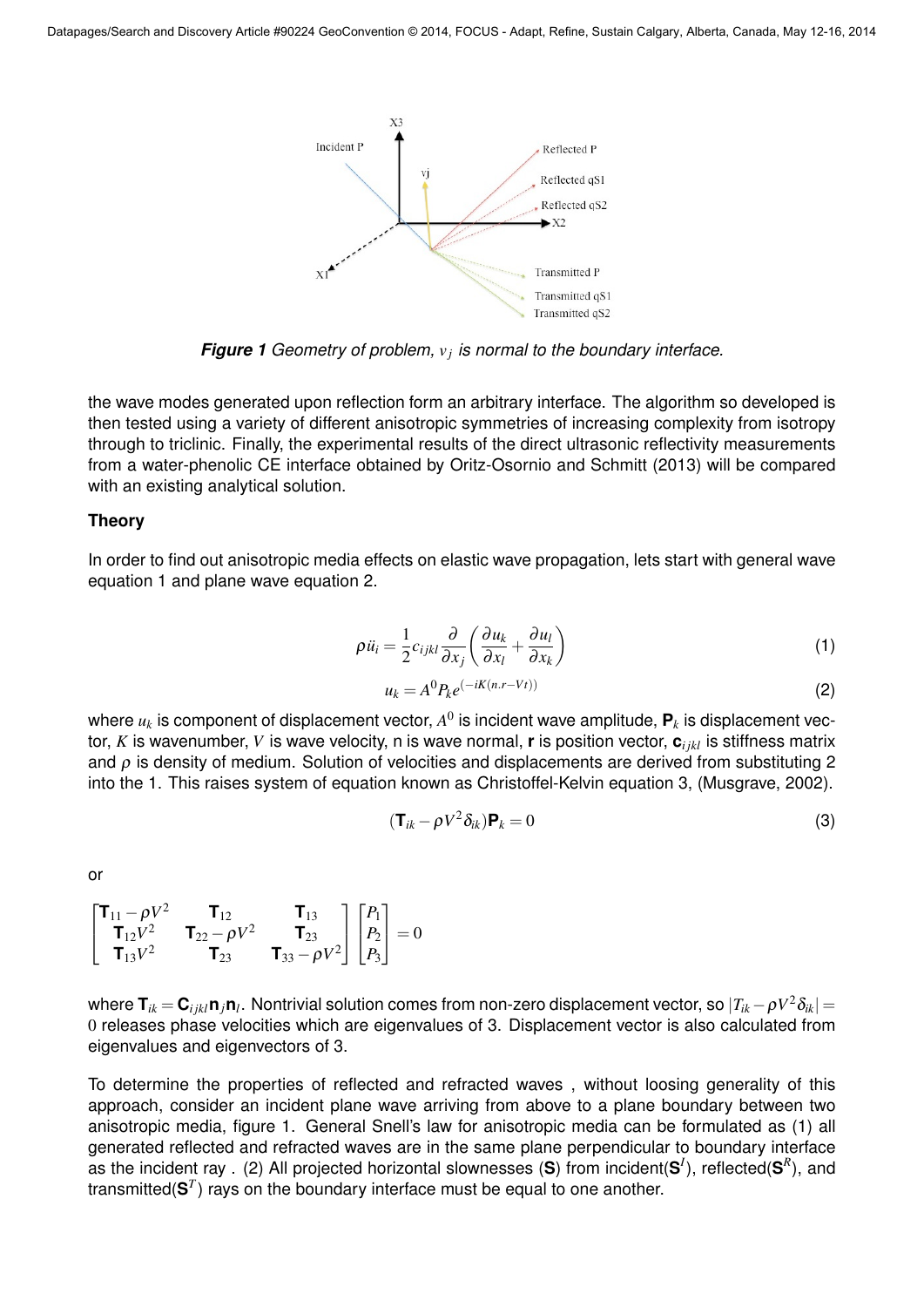For typical horizontal boundaries, all non-vertical slowness elements must be equal,  ${\bf S}_H^I={\bf S}_H^R={\bf S}_H^T,$ (Musgrave, 1970). With these conditions in mind, finding the vertical components of the reflected and the transmitted waves requires use of the Christoffel-Kelvin equation 3  ${\bf S}_3^{Ri}$  and  ${\bf S}_3^{Ti}$  separately, knowing **S** = **n**/V. One can follow the steps developed by Rokhlin et al. (1985) to find a solution for the slownesses. For each reflected and refracted ray, six solutions exist of which only three are physically valid. The geometry of the problem enables us to pick those proper three solutions. The reflected and transmitted angles and the velocities of the 6 resulting elastic wave modes are calculated at this stage.

#### **Reflectivity and Transmissibility Calculation**

With these slownesses the particle displacement vectors for all six of the generated elastic waves  $(i = 1, 2, 3$  for reflected waves and 4,5,6 for transmitted waves in order of  $qP, qS1, qS2$ ) may then also be caluculated. To maintain the rigidity of the boundary interface, two principle boundary conditions must be satisfied, the continuity of the displacement vector and the continuity of the traction force on the interface, 4.

$$
\mathbf{u}_i^I + \Sigma \mathbf{u}_i^R = \Sigma \mathbf{u}_i^T,
$$
  

$$
(\sigma_{ik}^I \mathbf{v}_k) + \Sigma (\sigma_{ik}^R \mathbf{v}_k)^R = \Sigma (\sigma_{ik}^T \mathbf{v}_k)^T
$$
 (4)

where  $v$  is normal to the boundary interface. We can rewrite 4 in the following six algebraic equations (5) where the amplitudes are only unknowns.

$$
A^{(1)}P_{i}^{(1)} + A^{(2)}P_{i}^{(2)} + A^{(3)}P_{i}^{(3)} + A^{(4)}P_{i}^{(4)} + A^{(5)}P_{i}^{(5)} + A^{(6)}P_{i}^{(6)} = A^{(0)}P_{i}^{(0)}, i = 1, 2, 3
$$
\n
$$
A^{(1)}\mathbf{C}_{ijkl}^{R}v_{j}\mathbf{S}_{k}^{(1)}\mathbf{P}_{i}^{(1)} + A^{(2)}\mathbf{C}_{ijkl}^{R}v_{j}\mathbf{S}_{k}^{(2)}\mathbf{P}_{i}^{(2)} + A^{(3)}\mathbf{C}_{ijkl}^{R}v_{j}\mathbf{S}_{k}^{(3)}\mathbf{P}_{i}^{(3)}
$$
\n
$$
+ A^{(4)}\mathbf{C}_{ijkl}^{R}v_{j}\mathbf{S}_{k}^{(4)}\mathbf{P}_{i}^{(4)} + A^{(5)}\mathbf{C}_{ijkl}^{T}v_{j}\mathbf{S}_{k}^{(5)}\mathbf{P}_{i}^{(5)} + A^{(6)}\mathbf{C}_{ijkl}^{T}v_{j}\mathbf{S}_{k}^{(6)}\mathbf{P}_{i}^{(6)} = A^{(0)}\mathbf{C}_{ijkl}^{T}v_{j}\mathbf{S}_{k}^{(0)}\mathbf{P}_{i}^{(0)}
$$
\n
$$
(5)
$$

Reflectivity and transmissibility for all generated phase are calculated from amplitude ratio, 6.

$$
R^{(\alpha)} = \frac{A^{\alpha}}{A^0}, \alpha = 1(qP), 2(qS1), 3(qS2)
$$
  
\n
$$
T^{(\alpha)} = \frac{A^{\alpha}}{A^0}, \alpha = 4(qP), 5(qS1), 6(qS2)
$$
\n(6)

must be valid for all solutions.

#### **Examples**

In this section, calculated phase velocities from major anisotropic symmetries (Bass, 2013) are displayed in figure 2

The PP reflection coefficient of Phenolic CE sample was measured at Experimental Geophysics Group (EGG) lab, details are in (Ortiz-Osornio and Schmitt, 2013) and (Bouzidi and Schmitt, 2012). Figure 3 illustrates calculated and observed reflectivity for given phenolic CE elastic properties for various incident and azimuth angle.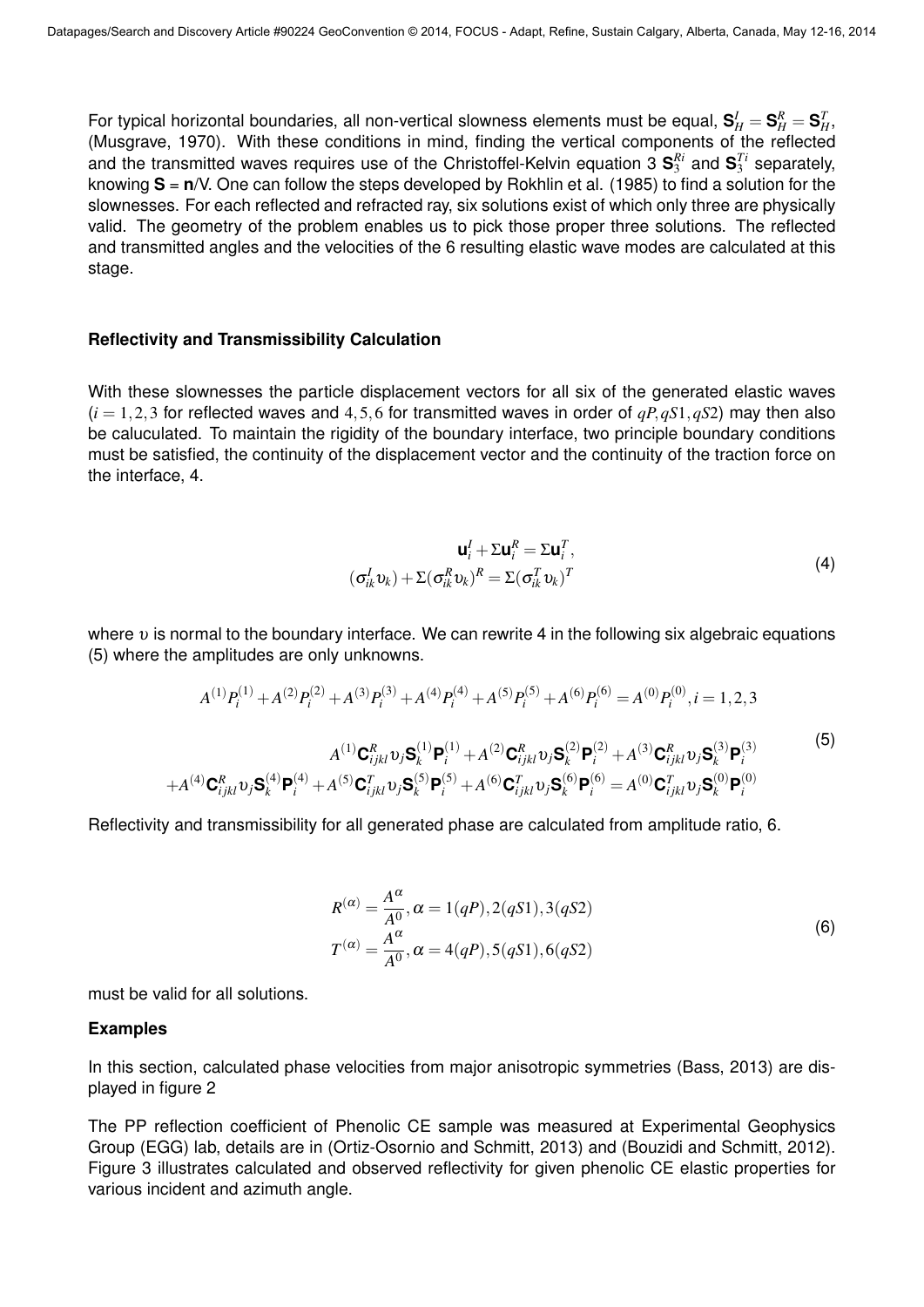

*Figure 2 Calculated phase velocity in common anisotropic symmetries, (a) Triclinic (b) Monoclinic (c) Orthorhombic (d) VTI, (e) HTI and (f)Isotropic. Calculated velocity (vertical axis) versus azimuth (left axis) and inclination angle (right axis).*



*Figure 3 P-wave reflection coefficient from water-phenolic CE interface (a) Observed (b) Calculated.*